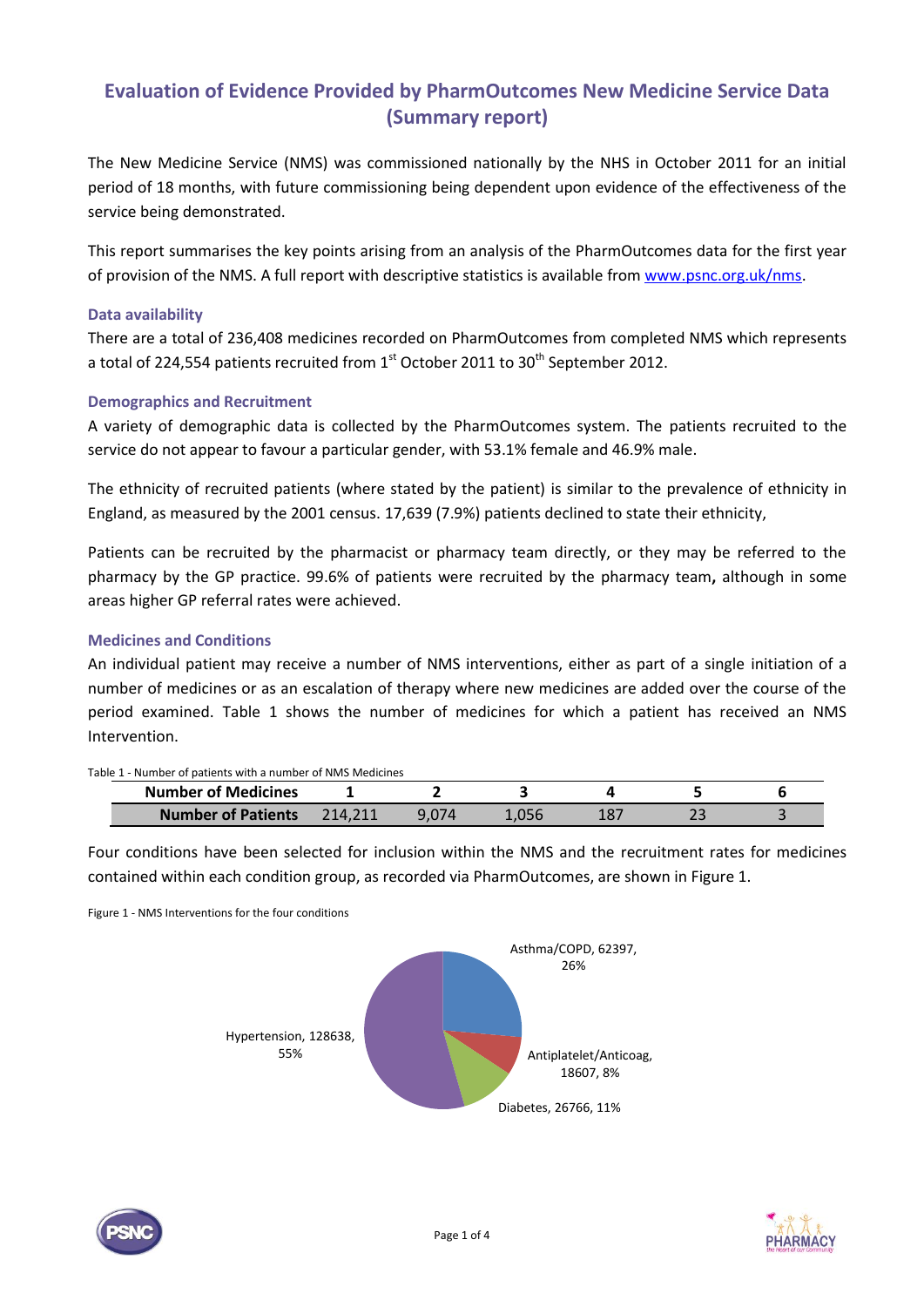### **Timing of the provision of Intervention and Follow Up**

The service specification of the NMS allows for flexibility in engagement with patients. The period from recruitment of the patient to the service to Intervention is stated to be typically between 7 and 14 days and then a further 14 to 21 days after the Intervention for the Follow up. The notable rises around the particular deadlines are clearly visible in the data shown in Figure 2.



## **Issues at the Intervention stage**

For each medicine, whether being taken as prescribed or not, there were a variety of needs that the patient had and which were identified by the pharmacist, as shown in Table 2.

| <b>Need Identified</b>                    | <b>Condition</b>      | <b>Using as prescribed</b> | Not using as prescribed |  |
|-------------------------------------------|-----------------------|----------------------------|-------------------------|--|
| <b>Need more</b><br>Antiplatelet/Anticoag |                       | 1397                       | 73                      |  |
| information about the                     | Asthma/COPD           | 3565                       | 643                     |  |
| medicine                                  | <b>Diabetes</b>       | 1718                       | 140                     |  |
|                                           | Hypertension          | 6518                       | 401                     |  |
| Side-effects                              | Antiplatelet/Anticoag | 1721                       | 226                     |  |
|                                           | Asthma/COPD           | 4041                       | 795                     |  |
|                                           | <b>Diabetes</b>       | 4548                       | 5013                    |  |
|                                           | Hypertension          | 20175                      | 2345                    |  |
| <b>Negative feelings</b>                  | Antiplatelet/Anticoag | 359                        | 111                     |  |
| about the medicine                        | Asthma/COPD           | 1467                       | 747                     |  |
|                                           | <b>Diabetes</b>       | 649                        | 227                     |  |
|                                           | Hypertension          | 3274                       | 1097                    |  |
| <b>Uncertainty whether</b>                | Antiplatelet/Anticoag | 663                        | 24                      |  |
| the medicine is                           | Asthma/COPD           | 4843                       | 719                     |  |
| working                                   | <b>Diabetes</b>       | 1542                       | 84                      |  |
|                                           | Hypertension          | 7606                       | 281                     |  |
| Concern about                             | Antiplatelet/Anticoag | 191                        | 13                      |  |
| remembering to take                       | Asthma/COPD           | 447                        | 147                     |  |
| the medicine                              | <b>Diabetes</b>       | 209                        | 35                      |  |
|                                           | Hypertension          | 772                        | 89                      |  |

Table 2 - Needs identified at Intervention

Calculating the proportion of patients affected by side-effects within each condition group provides potential insight into patient attitudes to therapy and disease. The results of this in [Table 3](#page-2-0) indicate that asthma and COPD therapies have the lowest incidence of side-effects of the four. However, these side-effects cause nonadherence at nearly twice the rate of the other three disease states. Thus, the incidence of side-effects for



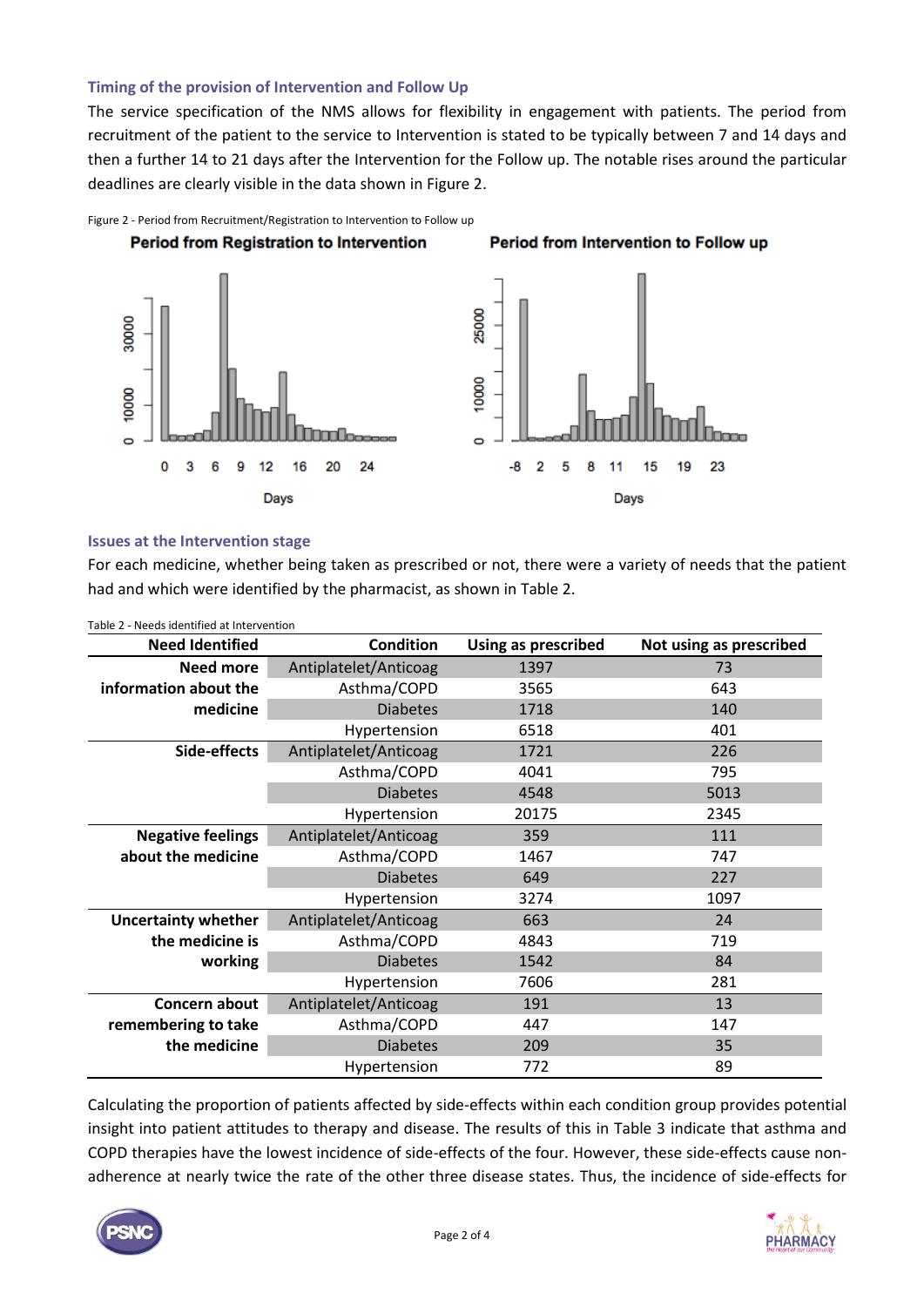patients on medicines that affect blood clotting is over 30% higher than that for the respiratory conditions; however the proportion of non-adherence is much lower than the latter. Clinical experience indicates that this may be due to patient perception of the ultimate effects of their condition which has a very clear perceived risk of morbidity and mortality. The engagement with the patient around the understanding of their condition is therefore relatively more important in the respiratory cohort.

<span id="page-2-0"></span>

| Table 3 - Adherence and Non-adherence caused by side-effects |                                                   |                                                   |                       |  |  |
|--------------------------------------------------------------|---------------------------------------------------|---------------------------------------------------|-----------------------|--|--|
|                                                              | <b>Experiencing side-</b><br>effects but using as | <b>Experiencing side-</b><br>effects so not using | *Ratio of             |  |  |
| <b>Condition</b>                                             | prescribed                                        | as prescribed                                     | adherent:non-adherent |  |  |
| <b>Antiplatelet/Anticoag</b>                                 | 1721/18607 (9.2%)                                 | 124/18607 (0.7%)                                  | 13.9:1                |  |  |
| Asthma/COPD                                                  | 4041/62397 (6.5%)                                 | 513/62397 (0.8%)                                  | 7.9:1                 |  |  |
| <b>Diabetes</b>                                              | 4548/26766 (17.0%)                                | 336/26766 (1.3%)                                  | 13.5:1                |  |  |
| Hypertension                                                 | 20175/128638 (15.7%)                              | 1567/128638 (1.2%)                                | 12.9:1                |  |  |

\* Higher ratio indicates higher adherence and less non-adherence

For the 11,352 medicines that were identified as not being taken as prescribed, a variety of reasons for this situation were elicited in Table 4.

Table 4 - Reasons for not using medicines as prescribed

| Reason for not using as prescribed Number of medicines |      |
|--------------------------------------------------------|------|
| Not started the medicine                               | 1642 |
| Prescriber stopped the medicine 1148                   |      |
| Not using as advised 1640                              |      |
| Missed a dose in last 7 days 2410                      |      |

## **Effectiveness of the pharmacy intervention at Follow up**

Not all patients were able to be followed up with a second appointment, but as noted previously the use of phone contact will have improved data capture for this critical information.

Figure 3 - Intervention Effectiveness by Condition

Upper/Light = Now adherent after Intervention

Lower/Dark = Remaining non-adherent after Intervention



The data from the PharmOutcomes cohort recording the NMS activity, examining only those patients who did not withdraw at the Follow up stage, indicates that 36,805 (18.1%) medicines were not being taken as prescribed by 35,249 (18.2%) of patients; that is they were not adherent at the Intervention stage.

The same cohort of patients reported they had become adherent to 11,612 of those medicines by the Follow up stage in 11,243 cases. Expressed as a percentage, this indicates that 31.9% of non-adherent patients